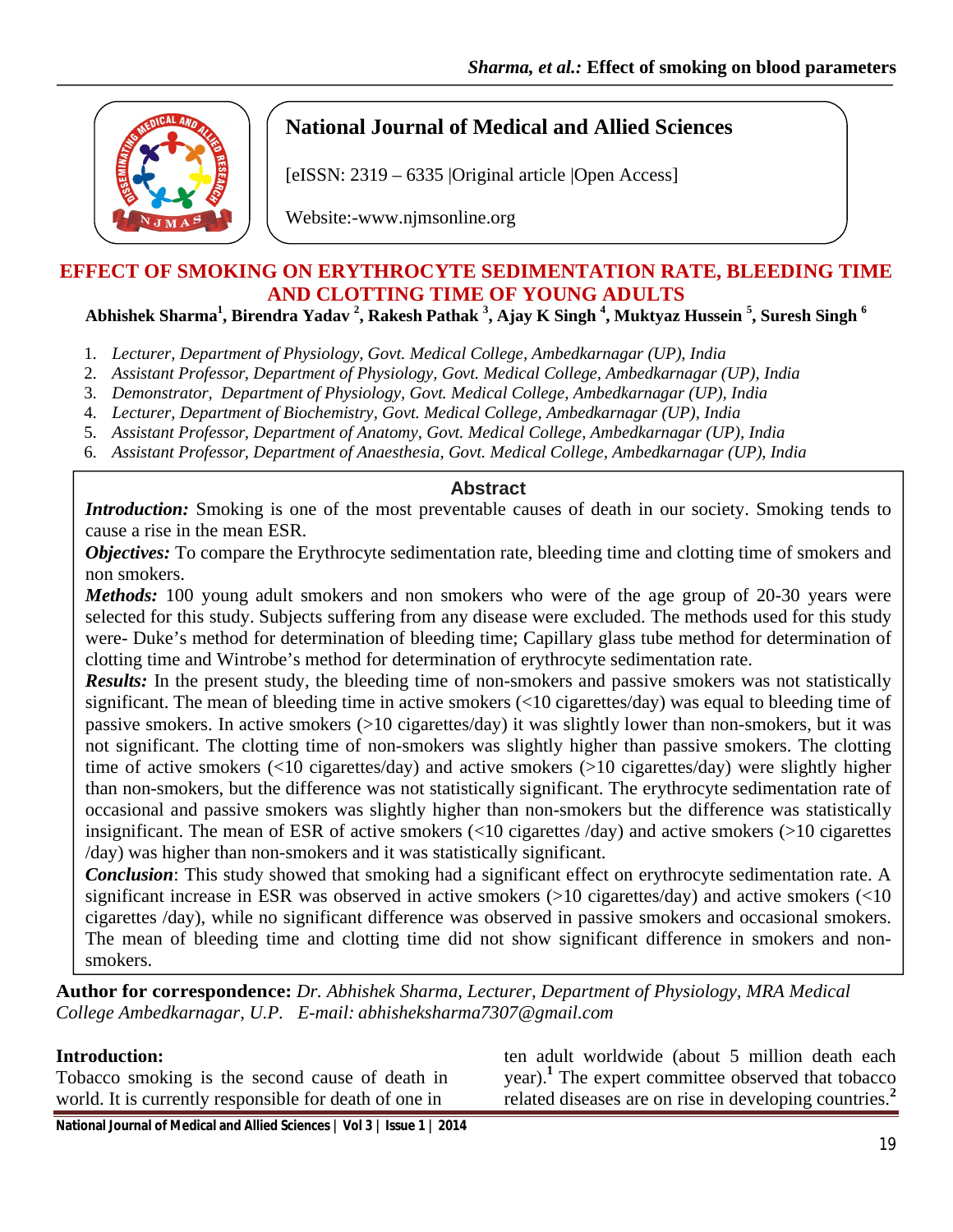Smoking is one of the most preventable cause of death in our society. The chemicals in cigarette and tobacco smoke make it harmful. Tobacco smoke contains over 4000 chemicals. At least 50 are known carcinogen and many are poisonous. There are believed to be 1.1 million smokers in the world.<sup>3</sup> It had been found that cigarette smoking induces endothelial damage by producing free radicals such as nitric oxide and hydrogen peroxide. This oxidative stress promotes a systemic acute phase reaction thus increasing inflammatory cytokines, C-reactive protein (CRP), fibrinogen, blood cell count, whole blood viscosity and rouleaux formation. Eventually this leads to rise in erythrocyte sedimentation rate (ESR) values.**<sup>4</sup>**

Pincherle and Shanks added in his study that smoking tended to cause a rise in the mean ESR; this was a progressive trend with increasing amounts smoked and was statistically significant.**<sup>5</sup>**

It had been found in paired studies on seven male subjects under metabolic ward conditions, platelet survival was significantly shorter and platelet turnover correspondingly greater when the subjects were habitually smoking than when they were not smoking at all. This was associated with only minor changes in blood coagulation or blood lipid levels.**<sup>6</sup>**

A study was made to attempt to identify the immediate effects of smoking on healthy young college men. In the first phase of the study, 200 smokers were compared with 200 non-smokers concerning their differences in knowledge about smoking, health, in religious activities, academic experiences and social relationships. Protest differences were found in certain clinical tests. Smokers had faster blood clotting times after smoking than non-smokers and were less efficient during work tasks; however, the differences in clotting time and in work efficiency between smokers and non-smokers were not statistically significant.<sup>7</sup>

Kampman and Hornstra studied the influence of cigarette smoking on blood platelet function, bleeding time was measured in two groups of 14 habitual smokers before and after a 20-minute period during which the subjects either smoked two cigarettes (experimental group) or rested (control

group). The second bleeding time appeared to be slightly shortened upon cigarette-smoking (-0.1 min) and was found to be prolonged in the control group (+0.4 min). These changes did not differ significantly from each other  $(P = 0.38)$ . Consequently, bleeding time of habitual smokers are not affected by smoking two cigarettes.**<sup>8</sup>**

#### **Materials & Method:**

*Subjects:* 100 smoker and non-smoker young adults between 20-30 years of age group were taken for this study. Out of 100, 50 were smokers (who were smoking cigarettes since last 3 years), and 50 were non smokers. Subjects suffering from any disease were excluded.

An informed consent was taken from the participants before the study was started and the study was approved by the institutional ethics committee.

Subjects were divided into two major groups: Smokers and Non-smokers. Non-smokers were further divided into following sub groups: Non-smokers and Passive smokers. The smokers were further divided into following sub groups: Occasional Smokers, Active smokers <10 cigarettes /day and Active smokers >10 cigarettes /day *Collection of Sample:*

For the determination of ESR, the sample was intravenous blood. The sample was taken of the both groups from the medial cubital vein. The sample (blood) was taken in a blood container and EDTA (ethylene-di-amine-tetra-acetate) anticoagulant was added to prevention of clotting. For the determination of bleeding time and clotting time arterial blood was used.

Following methods were used for this study –

- 1. Wintrobe's method for determination of ESR
- 2. Duke's method for determination of Bleeding Time
- 3. Capillary Glass Tube method for determination of Clotting Time

Wintrobe's method for ESR determination

Wintrobe's tube was filled with anticoagulant blood up to '0' mark with the help of long nozzle needle. Then the tube was placed vertically in its rack for one hour. The reading of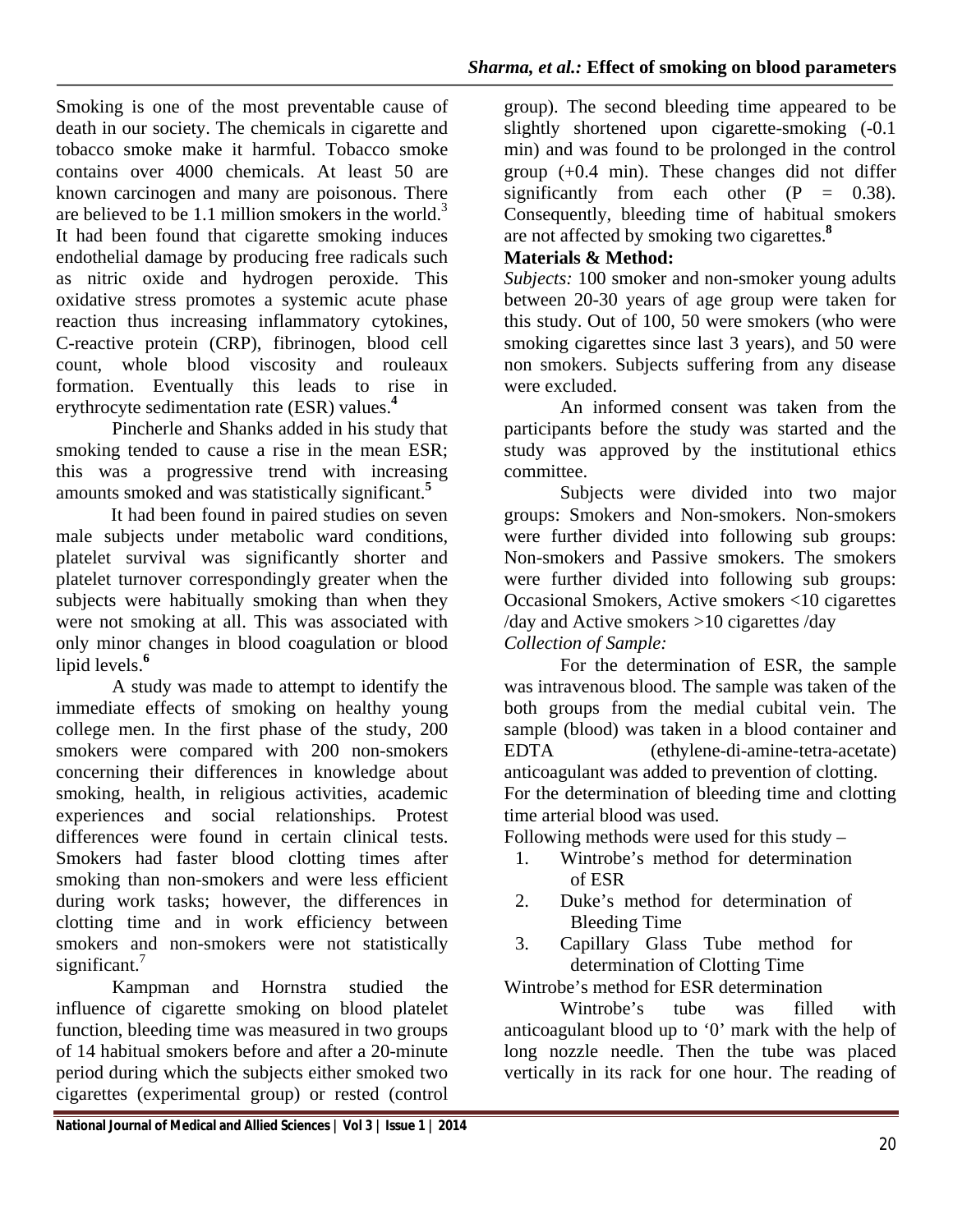the upper layer of RBCs was taken at the end of first hour.<sup>9</sup>

Duke's method for determination of Bleeding Time-

The stop was set at zero. The tip of the finger was cleaned thoroughly with the spirit and allowed to dry. A deep puncture was made to ensure free flow of blood without squeezing. Meanwhile the stop watch was starts or the time was noted down. After 30 seconds releasing blood was dried on the edge of filter paper. The procedure was repeated in every thirty seconds using a fresh area of filter paper on each occasion till the bleeding ceased and no further blood spot appeared on the filter paper. Therefore, each blot of blood on the filter paper was counted and multiplied by ½. It gave the bleeding time in minute unit.<sup>10</sup>

Capillary Glass Tube method for determination of Clotting Time-

The stop was set at Zero. The tip of finger was cleaned thoroughly with sprit and allowed to dry. Now a deep puncture was made to make sure the free flow of blood. As a large drop of blood was collected, the one end of the thin capillary was introduced in to the drop holding the tube in such a way that as its end should be at lower level. Blood flow rapidly into the capillary tube. The capillary tube, filled with blood was holds between the palms as maintain it at the body temperature. After one minute about 1 cm. of the tube was broken off and was noticed if the thread of fibrin connected the broken ends of the tube. If there was no fibrin thread the procedure was repeated after every thirty seconds till a fibrin thread appears. The total time taken from the puncture till the forming of fibrin thread was noted down as clotting time. $10<sup>o</sup>$ Analysis of Data-

Results were analyzed by unpaired Student's

't' test to compare each smoking group with the non-smoking group.

 The P values represent probability values for testing the simultaneous equality of the means and P values below 0.05 were considered to be statistically significant. The values of all the parameters were presented as geometric means.

 Statistical software namely SPPS10.0 and Systat 8.0 were used for the analysis of the data.

Microsoft word and Excel have been used to generate graphs, tables, etc.

### **Results:**

The Erythrocyte Sedimentation rate in passive smokers was 3.87 mm and in occasional smokers it was 4.07 mm. It was slightly higher than the mean of ESR of non smokers which was 3.73 mm and not statistically significant. ESR in active smokers  $< 10$  cig./day was 5.80 mm. and in active smokers  $> 10$  cig./day it was 6.13 mm. The ESR in active smokers  $< 10$  cig./day and active smokers  $>$ 10 cig./day was significantly higher than non smokers. [Table-1]

The Bleeding time of non smokers was 3.46 minutes and in passive smokers it was 3.433 minutes. It was not statistically significant (p=0.9161). The mean of BT in occasional smokers was 3.30 minutes and not statistically significant  $(p=0.5462)$ . The bleeding time in non smoker  $< 10$ cig./day was equal to the bleeding time of passive smokers. In active smokers  $> 10$  cig./day was slightly lower than non smokers and this difference was not statistically significant (p=0.3845). [Table-2]

The Clotting time of non smokers was slightly higher than passive smokers and not statistically significant  $(p=0.5062)$ . The clotting time of occasional smokers was also not different from the non smokers  $(p=0.7165)$ . The mean of clotting time of active smokers  $\langle 10 \text{ cig./day was} \rangle$ 3.133 minutes and of active smokers  $> 10$  cig./day it was 3.5 minutes. These values are slightly higher than non smokers but not statistically significant. [Table-3]

### **Discussion:**

In the present study we have investigated the changes in bleeding time, clotting time and erythrocyte sedimentation rate in non-smokers and smokers, who were aged 20 -30 years. The mean of different parameters of non smokers are compared with the mean of passive smokers, occasional smokers, active smokers  $\left($ <10 cig. /day and >10 cig.  $/day$ ).

G. Pincherle and J. Shanks observed in his study that Smoking causes a rise in the mean Erythrocyte Sedimentation Rate; this was a progressive trend with increasing amounts smoked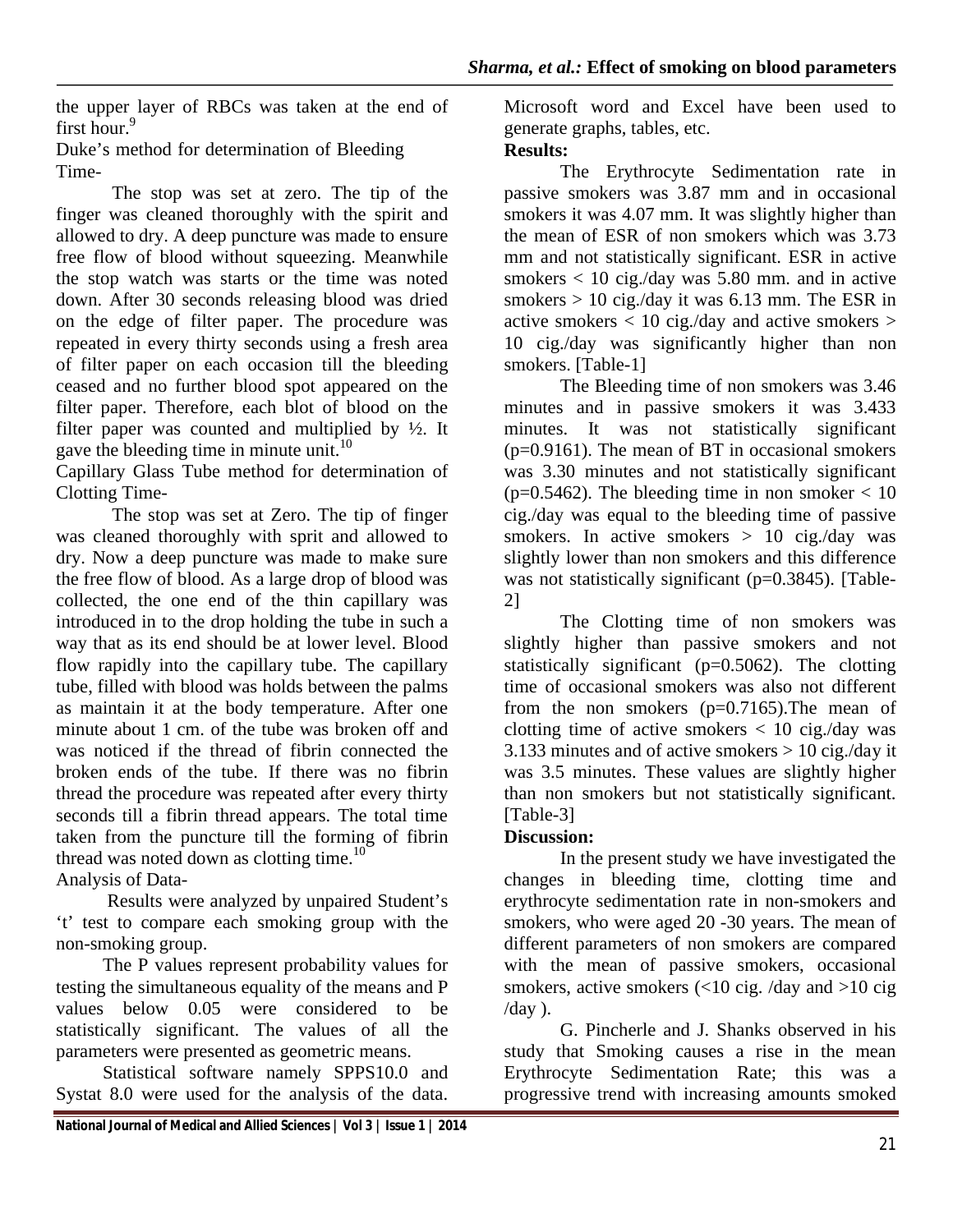and was statistically significant. The effect of smoking on Erythrocyte Sedimentation Rate in the present study is similar to the previous study.**<sup>5</sup>**

In this study the Bleeding time of non smokers was 3.46 and in passive smokers it was 3.433. It was not statistically significant. The mean of BT in occasional smokers was 3.30 and not statistically significant ( $p=0.5462$ ). The bleeding time in non smoker  $< 10$  cig./day was equal to the bleeding time of passive smokers. In active smokers > 10 cig./day was slightly lower than non smokers and this difference was not statistically significant. Kampman MT and Hornstra G were observed that the mean bleeding time of neither the non-smokers nor the habitual smokers changed significantly after smoking. Smoking cigarettes has no effect on the Bleeding time of healthy men.**<sup>8</sup>**

In the present study the clotting time of Passive smokers, occasional smokers, Active smokers  $\langle 10 \text{ cig./day} \text{ and}$  Active smoker  $>10$ cig./day was slightly higher than non-smokers but the difference was not statistically significant. Fodor JD et al. were observed that smokers had faster blood Clotting time after smoking than nonsmokers and the differences in Clotting time between smokers and non-smokers were not statistically significant.**<sup>7</sup>**

Our study is also in consonance with Hunter et. al. and Kannel WB et. al. who conclude that use of tobacco, raises the risk of thrombosis due to effect of tobacco on fibrinogen level and increase platelet aggregation.**11,12** 

Davis RF et. al. found that the mean bleeding time of neither non smokers nor habitual smokers changes significantly after experimental smoking.**<sup>13</sup>**

Islam MM conclude that the erythrocyte sedimentation rate was significantly  $(p<0.01)$  differ between smokers and non smokers but it did not significantly differ with intensity of smoking**14.** While according to Wolfe F no effect of smoking was seen on erythrocyte sedimentation rate.**<sup>15</sup>**

**Conclusion:** From the overall study it may be concluded that the smoking has its effect on blood parameters. A significant increase in ESR was observed in active smokers < 10 cig./day and Active smokers  $> 10$  cig./day. While no significant difference was observed in passive smokers and occasional smokers. But there was no such significant difference was observed in bleeding time and clotting time between smokers and non smokers.

| <b>GROUP</b>             | <b>RANGE</b><br>$MEAN$ (m.m.) |           | <b>STANDARD</b><br><b>DEVIATION</b> |
|--------------------------|-------------------------------|-----------|-------------------------------------|
| Non Smoker               | 3.73                          | $01 - 13$ | $\pm 3.41$                          |
| Passive Smoker           | 3.87                          | $02 - 06$ | $\pm 1.41$                          |
| <b>Occasional Smoker</b> | 4.07                          | $01 - 10$ | $\pm 2.26$                          |
| Active Smoker <10        | 5.80                          | $03 - 08$ | $\pm 1.47$                          |
| Active Smoker $>10$      | 6 13                          | $03 - 12$ |                                     |

|  |  |  |  |  |  | Table 1: Comparison of Erythrocyte Sedimentation Rate in non smokers and smokers- |
|--|--|--|--|--|--|-----------------------------------------------------------------------------------|
|  |  |  |  |  |  |                                                                                   |

(\* Statistically significant)

**Table-2: Comparison of Bleeding Time in non smokers and smokers –**

| <b>GROUP</b>             | <b>MEAN</b><br>(minutes) | <b>RANGE</b>  | <b>STANDARD</b><br><b>DEVIATION</b> |
|--------------------------|--------------------------|---------------|-------------------------------------|
| Non Smoker               | 3.467                    | $2:00 - 5:00$ | ±0.876                              |
| Passive Smoker           | 3.433                    | $2:00 - 4:30$ | ±0.842                              |
| <b>Occasional Smoker</b> | 3.30                     | $2:30 - 4:00$ | ±0.592                              |
| Active Smoker <10        | 3.433                    | $2:30 - 4:30$ | ±0.792                              |
| Active Smoker $>10$      | 3.20                     | $2:30 - 4:30$ | ±0.775                              |